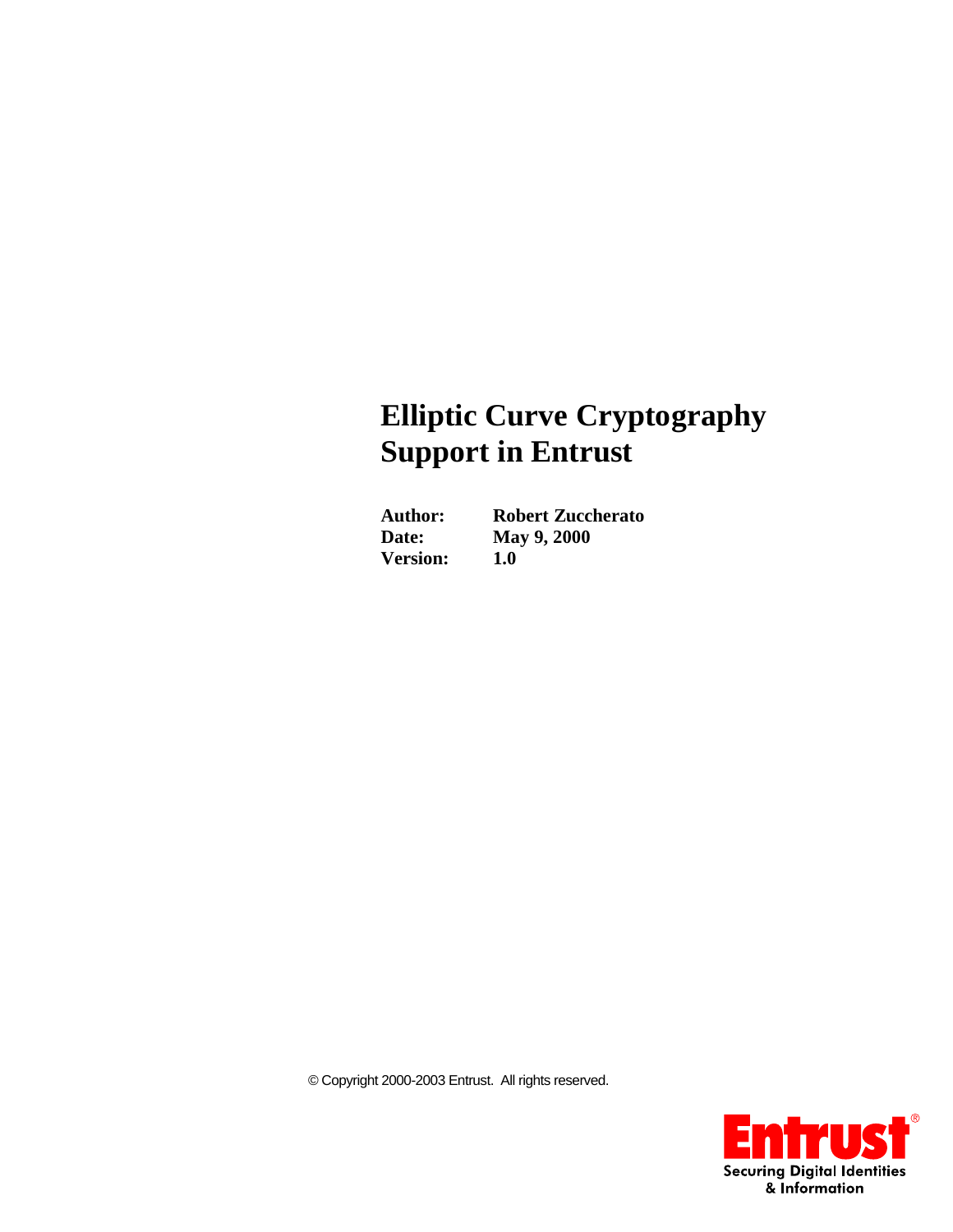Entrust is a registered trademark of Entrust, Inc. in the United States and certain other countries. Entrust is a registered trademark of Entrust Limited in Canada. All other Entrust product names and service names are trademarks or registered trademarks of Entrust, Inc or Entrust Limited. All other company and product names are trademarks or registered trademarks of their respective owners.

© Copyright 2000-2003 Entrust. All rights reserved.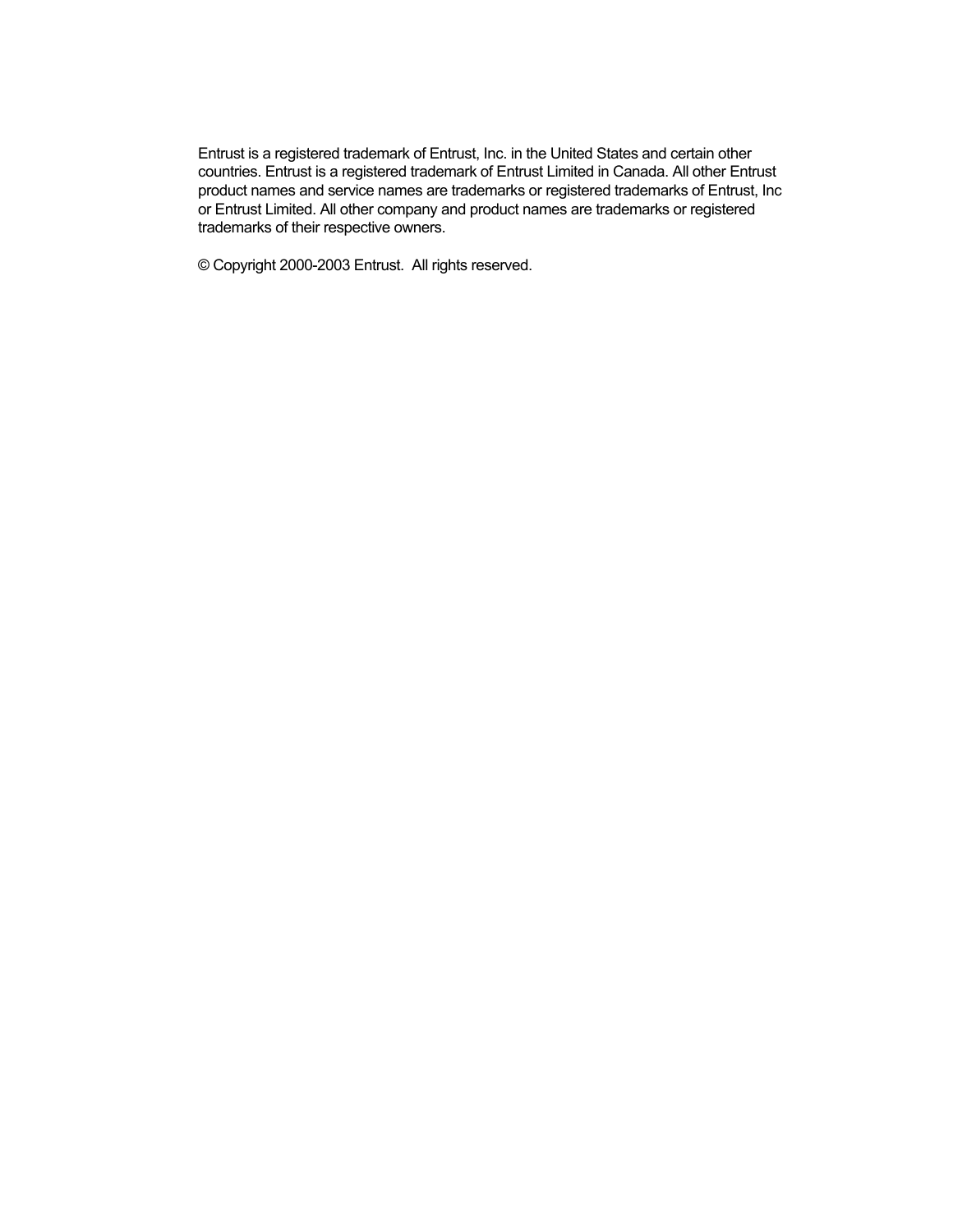# **1 Introduction**

There are three families of public-key cryptography in common use today. The most widely used systems are those based on integer factorization. In particular, the RSA cryptographic system is perhaps the most popular public-key algorithm. It is used in most web browsers (for SSL), email packages (for S/MIME) as well as within the Entrust family of products. Systems based on the discrete logarithm problem are also very popular as they can provide support for both digital signatures (with DSA) and key agreement (with the Diffie-Hellman algorithm). Traditionally Entrust has supported both of these families of cryptographic algorithms.

With the release of Version 5.0 of the Entrust product line, Entrust now also supports a third family of cryptographic algorithms. This family is based on arithmetic using elliptic curves. **Elliptic curve cryptography (ECC)** is a relatively new family of public-key algorithms that can provide shorter key lengths and, depending upon the environment and application in which it is used, improved performance over systems based on integer factorization and discrete logarithms.

This paper will give a brief introduction to elliptic curve cryptography, discuss its security and performance advantages and describe Entrust's support of this important type of cryptography.

### *1.1 ECC Background*

The purpose of this section is to provide sufficient background material in ECC to understand the remainder of this document. For a more complete description of ECC the reader is referred to [P1363] and [X962].

All public-key cryptographic systems have their security based on certain mathematical problems that are difficult to solve. For example, RSA, since it is from the integer factorization family, has its security based on the difficulty of factoring integers. Given two large integers *p* and *q*, it is easy to compute their product  $n = p \times q$ .

However, given a large integer *n* (where *n* has over 300 digits) it is extremely difficult, given today's resources, to factor *n* into two non-trivial factors *p* and *q*. For this reason, integer factorization is called a **one-way function**: it is easy to multiply integers, but hard to invert the operation (i.e. factor integers).

Similarly, ECC has its security based on a difficult mathematical problem. An elliptic curve can be thought of as a mathematical structure in which certain operations can be defined. These operations provide a oneway function that can be used to produce efficient cryptographic systems. The one-way function used in ECC is called the **elliptic curve discrete logarithm problem (ECDLP)**. The ECDLP is similar to the oneway function on which DSA and Diffie-Hellman are based, and hence, elliptic curve analogs of each of these algorithms have been defined. The most popular signature scheme which uses elliptic curves is called the **Elliptic Curve Digital Signature Algorithm (ECDSA)**, the most popular encryption scheme is called the **Elliptic Curve Integrated Encryption Scheme (ECIES)** and the most popular key agreement method is called **Elliptic Curve Diffie-Hellman (ECDH)**.

There are also two distinct, non-interoperable types of elliptic curve cryptography. The elliptic curve can be either **odd characteristic** (also called *modulo p* or *prime characteristic*) or **even characteristic** (also called *over a finite field with* 2<sup>*m</sup> elements*). Odd characteristic elliptic curves are more suited to software</sup> implementations on a PC whereas even characteristic elliptic curves are more suited to hardware implementations.

Among even characteristic curves, there are a number of non-interoperable, different methods for representing public keys and performing arithmetic. The two most common methods are using a **polynomial basis** and using a **normal basis**.

# **2 Security of ECC**

One of the advantages of using elliptic curve based cryptographic systems instead of integer factorization or discrete logarithm based methods is that they provide similar security levels using smaller key lengths.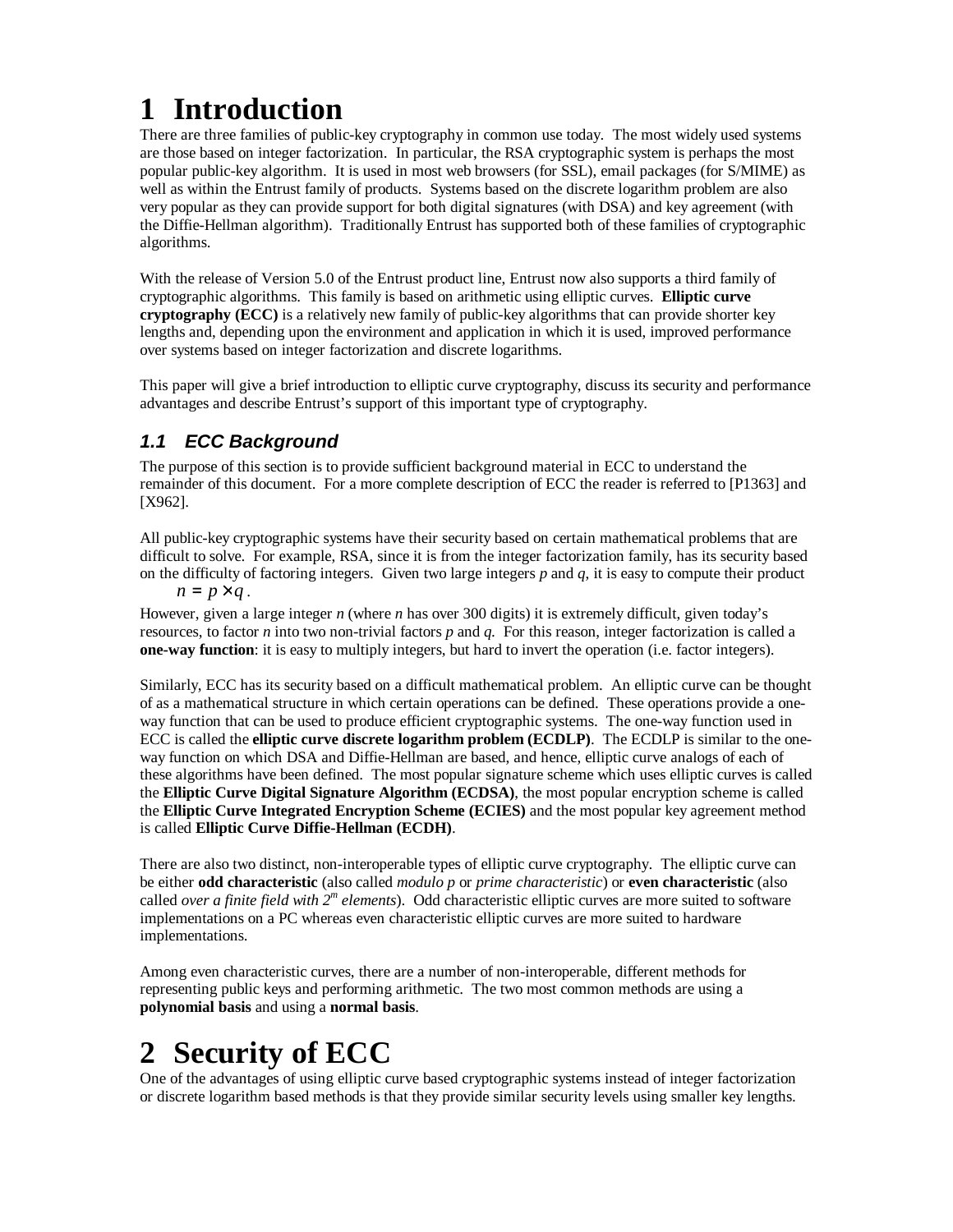Why is this? As mentioned in the previous section, the security of any public-key based cryptography is based upon the difficulty of solving certain mathematical problems. Thus, we can determine the amount of effort that would be required to break one of these public-key systems by looking at the effort required to solve these hard problems, using the best algorithms, software and hardware which are known. It should be noted that in the future new solutions to any of these problems might be discovered that drastically change the amount of effort required to solve them. The analysis below is based on the best methods known today.

Most people consider the integer factorization and discrete logarithm problems to have approximately equivalent security. Both of these problems have undergone intensive review and study by many of the world's top mathematicians and cryptographers. This can give us a sense of comfort that these problems are, in fact, difficult to solve. Actually, the best method known to solve each of these problems is the Number Field Sieve (NFS). The NFS is what is known as a **sub-exponential time method**. This means that the problem can be considered hard to solve, but not as hard as problems that only allow fully exponential solutions.

It is generally accepted that, based on the difficulty of solving the integer factorization problem and discrete logarithm problem, RSA, DSA and Diffie-Hellman keys should be at least 1024 bits long and that for very long-term security (20 years or more) 2048 bit keys should be used. Recently a large-scale effort was able to factor a 512-bit integer, thus showing that keys of this size are vulnerable to attack by large, sophisticated adversaries [RSA512].

On the other hand, solving the ECDLP is generally considered to be a much more difficult problem than factoring integers or solving the discrete logarithm problem. Because of the structure that is inherent within an elliptic curve, the types of solutions to these problems do not seem to apply to the ECDLP. The best method known to solve the ECDLP is an elliptic curve version of an attack developed by Entrust researchers for the discrete logarithm problem, known as the parallel collision search method [VOW]. This method is **fully exponential**, which means that that the ECDLP can be considered among the hardest types of problems to solve, using the best methods known today. One of the consequences of the ECDLP only having a fully exponential solution is that for every two additional bits of key used, attacking that key requires twice as much effort. Thus, attacking a 193-bit elliptic curve public key requires twice as much effort as attacking a 191-bit key.

Because it is relatively new, the ECDLP has not received as much attention from mathematicians and cryptographers as the integer factorization and discrete logarithm problem. Although, within the past few years, that has begun to change and a great deal of effort has been made at attempting to solve this problem. Since a great deal of research is still ongoing, it is difficult to directly compare the security levels provided by ECC with those provided by RSA, DSA and Diffie-Hellman, for example. However, it seems reasonable that for security equivalent to an RSA key with 1024 bits, one should use an elliptic curve with about 170 bits and that for security equivalent to an RSA key with 2048 bits, one should use an elliptic curve with about 230 bits.

The above discussion on the difficulty of attacking an ECC public key assumes that certain weak cases have been avoided when constructing the elliptic curve parameters. There are certain elliptic curves that are known to produce cryptographic systems with a substantially lower security level than the general case described above. These weak cases include:

- a class of curves known as supersingular elliptic curves;
- elliptic curves modulo *p* which contain exactly *p* points; and
- $\bullet$  elliptic curves defined over a finite field with  $2^m$  elements where *m* is not a prime.

Fortunately, each of these classes of weak curves is easy to identity and most standards bodies forbid their use. In order to guarantee that a given curve has not been intentionally constructed to somehow be weaker than expected and also to guard against possible future attacks against additional classes of weak curves, it is generally recommended to use elliptic curves which have been verifiably generated at random. This is the most conservative, or safest, option when choosing elliptic curves on which to base a system.

There exists another class of special elliptic curves which requires attention. This class of even characteristic curves, called **Koblitz curves**, allows more efficient implementations. For very resource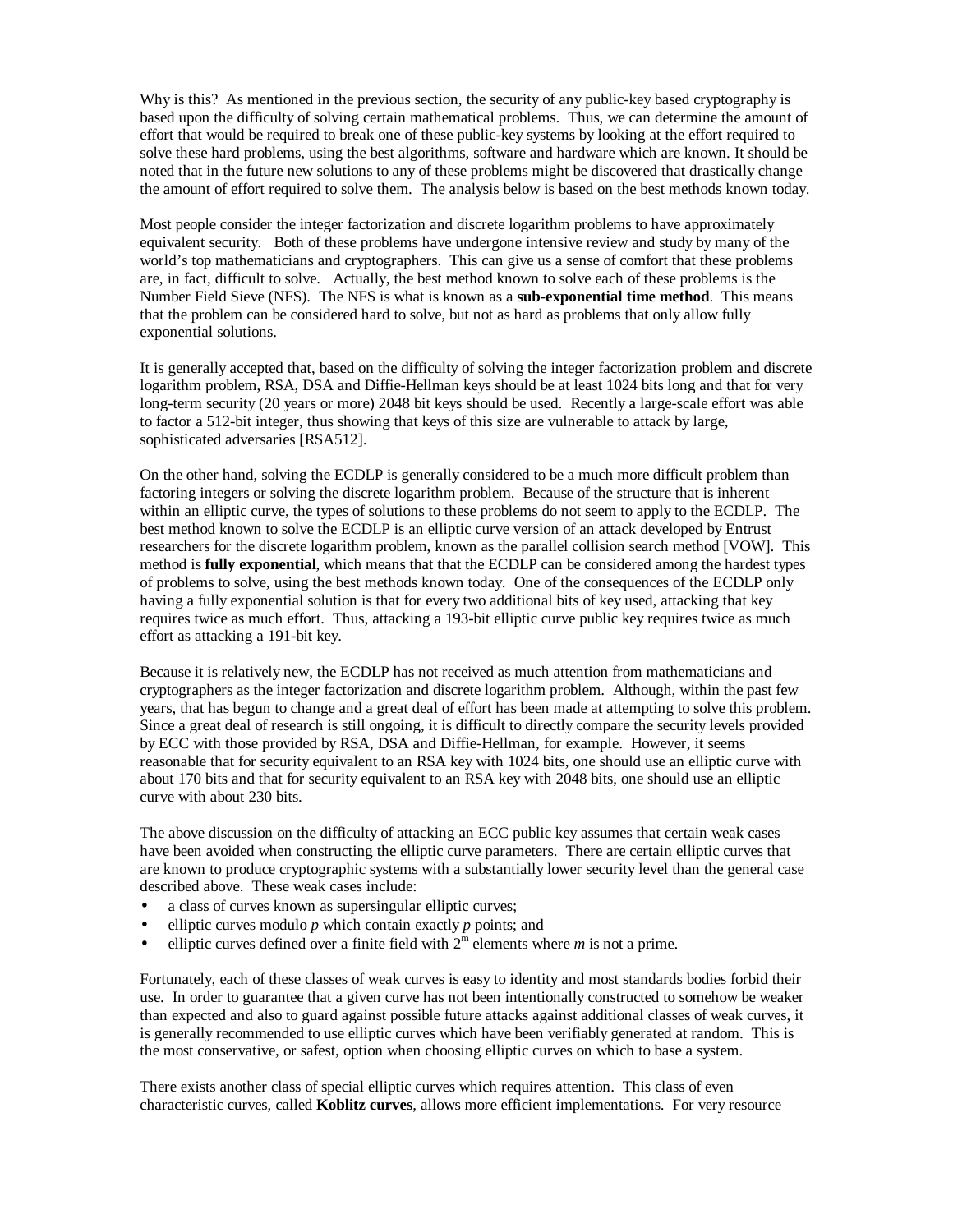constrained environments these curves are an attractive option. However, some cryptographers are concerned that the additional structure exploited in these curves to obtain the efficient implementations may also be used to efficiently attack them. In fact, Entrust researchers were one of two independent groups which were able to show that these curves provide a few bits less security than randomly generated curves [WZ]. While the slight weakness demonstrated should not, in itself, stop people from using these curves, it does raise the question of how secure these curves really are. Entrust recommends that these curves be used with caution.

# **3 Comparison with RSA**

This section compares ECC public key sizes, signature and encryption lengths, and speed with those of RSA. Typical usage scenarios will be used to describe the effect these have on various implementations. The ECC system under consideration will use an odd characteristic 192-bit elliptic curve, which is the default used by the Entrust product line. The RSA system will use 1024-bit keys, which is also the default in the Entrust product line.

### *3.1 Size*

The size of an ECC public key, ECDSA signature and an ECIES encryption will be compared with those produced by an RSA system.

#### 3.1.1 Public Key Size

An RSA public key consists of an ordered pair *(n,e)* where *n* is a composite number, called the modulus, and *e* is the public exponent. In a 1024-bit RSA system, *n* will have 1024 bits. A common value for the public exponent is  $e=2^{16}+1$ . This is the value that Entrust uses. Thus, an Entrust RSA public key would require 128 bytes for the modulus and 3 bytes for the public exponent. The total size is then 131 bytes.

An ECC public key consists of a point on the elliptic curve. Each point is represented by an ordered pair of elements  $(x, y)$  each with 192 bits. For a 192-bit elliptic curve, the public key would then be represented by two 24-byte values, giving a total key size of 48 bytes.<sup>1</sup>

As can be seen from the numbers above, ECC does provide a significant reduction in public key size. This reduction can be crucial in many severely constrained environments where large public keys are not possible. However, in a PKI using X.509 certificates, the effect of using the smaller public keys is minimal. A typical size for an X.509 certificate would be about 1K  $\sim$  1000 bytes). Thus, changing a user's public key from RSA or DSA to ECC would reduce his/her certificate size by less than 10%.

Another important point to keep in mind is that each ECC public key is only valid in the context of certain parameters. These parameters must also be specified and transferred with integrity to the public key recipient (e.g. within an X.509 certificate). While there do exist certain curves which can be represented using short identifiers, in the general case, it will require an additional five 192-bit (24-byte) quantities to specify these parameters. Thus, it could take up to 110 additional bytes. RSA does not require any parameters be transferred with the public key.

#### 3.1.2 Signature Size

An RSA signature consists of a single 1024 bit value. Thus, it can be represented in 128 bytes.

An ECDSA signature consists of two 192-bit values. Thus, it can be represented using two 24-byte values, for a total signature size of 48 bytes. $<sup>2</sup>$ </sup>

<sup>&</sup>lt;sup>1</sup> A method does exist to reduce the size of ECC public keys by almost a factor of 2. This method, called **point compression**, is a proprietary technique that is not available to all implementers of ECC, thus to ensure interoperability it is not recommended. For this reason, the size estimates given assume no point compression has been performed. If point compression was used, a public key could be represented using one 192-bit value and one additional bit. This would then require  $(24+1=)$  25 bytes.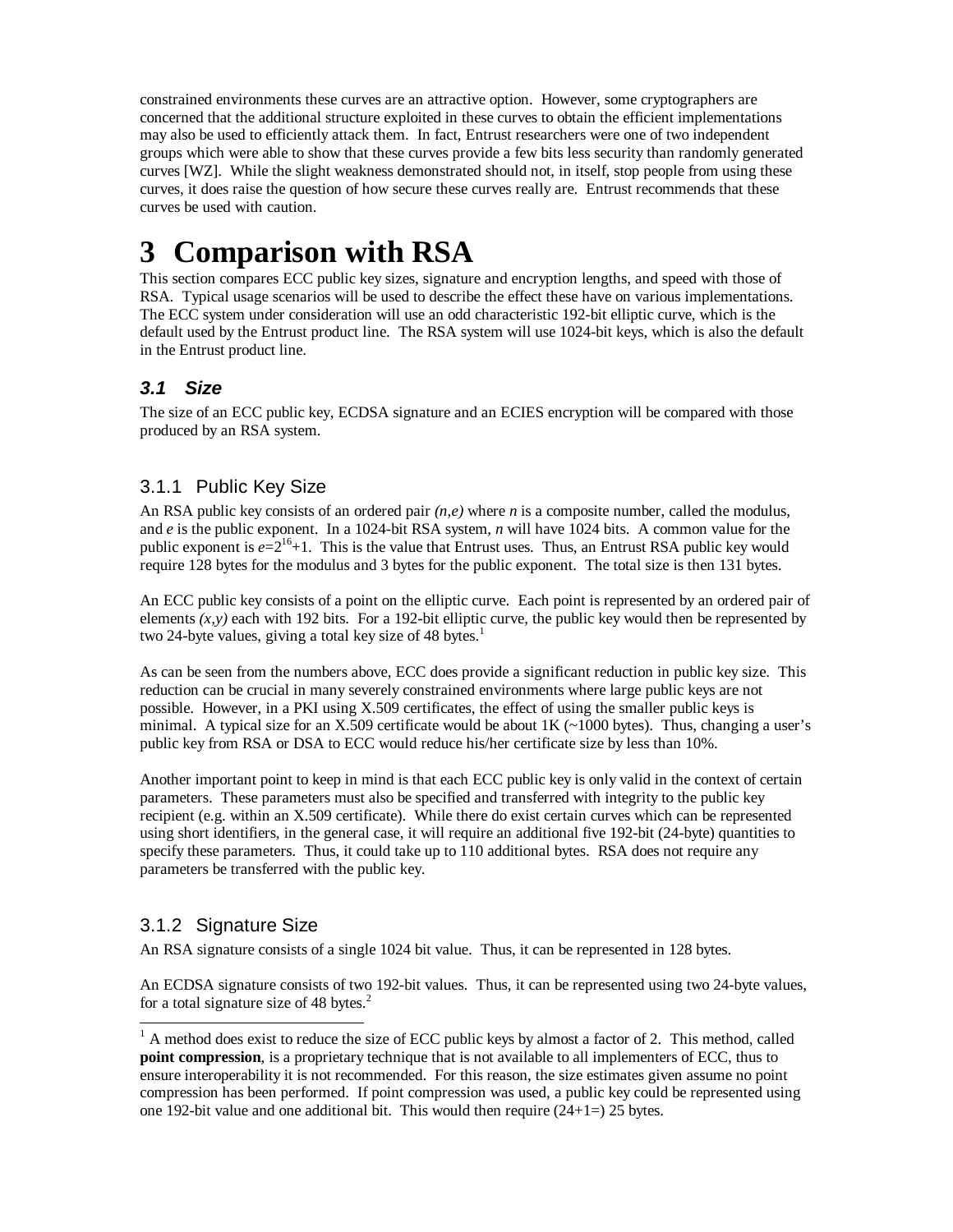Again, the reduction in signature size is substantial and may be important for many constrained environments. However, as with public key size, the difference represents less than 10% of the size of a public key certificate. For larger signed messages, the difference would represent an even smaller percentage of the overall message.

#### 3.1.3 Encryption Size

This section will compare the difference in size in transporting a 128 bit symmetric key using RSA and ECIES. This is the typical scenario when files are encrypted, for example. The encryption algorithm ECIES is specified in the ANSI X9.63 draft [X963].

A 128 bit symmetric key encrypted using RSA will consist of one 1024 bit value. Thus, it can be represented using 128 bytes.

A 128 bit symmetric key encrypted using ECIES will consist of an elliptic curve point, a 128-bit value and a 160-bit value. The elliptic curve point consists of two 192-bit values, so it can be represented using two 24-byte values, or 48 bytes.<sup>3</sup> The 128-bit value can be represented using 16 bytes and the 160-bit value can be represented using 20 bytes. Thus the encrypted symmetric key requires 84 bytes.

While ECIES does indeed produce smaller encrypted values than RSA, the difference is not as dramatic as for public keys and signature values. When considering that the symmetric key will then usually be used to encrypt much larger files, the advantage may become inconsequential.

### *3.2 Speed*

l

This section will compare the time required to perform ECC signature and encryption operations with the time required for RSA signatures and encryption. Absolute timings for different cryptographic implementations can vary widely. These variations can be caused by a number of factors, including the quality of the implementation, the platform used, optimizations made which exploit certain special cases, or the use of proprietary or patented techniques not available to other implementers. For this reason it can often be misleading to directly compare any individual timings. It is better to consider general trends in timings for types of cryptographic systems. That is what we do here.

The first issue to consider is whether the implementation is in software or hardware. For a hardware implementation in custom silicon, even characteristic elliptic curves clearly allow the fastest implementations. This is due to the fact that the underlying arithmetic for even characteristic curves can be implemented using fewer gates, and thus in a smaller area, than the arithmetic for odd characteristic curves or for RSA. Thus, the advantage these curves have is lost if the implementation is in software or firmware on an embedded processor. Odd characteristic elliptic curves and RSA however can take advantage of the integer mathematics routines that inherently exist on most computers and therefore they should be used for software implementations. The decision as to which of these two to use in a software implementation will depend on the particular environment in which the cryptography will be used. The remainder of this section will examine some common, general software environments in which this choice must be made.

Using a small public exponent value (e.g.  $e=2^{16}+1$ ), the RSA public key operations can be made very fast. This means that RSA signature verification and RSA encryption can be performed up to 40 times faster than an ECDSA verify or ECIES encryption operation. The RSA private key operations (i.e. signature generation and decryption) are generally slower than the public key operations. The ECC private key

 $2^{2}$  Signature sizes cannot be reduced using point compression. Thus, 48 bytes is the smallest signature size available for a 192-bit elliptic curve system.

<sup>&</sup>lt;sup>3</sup> As with ECC public keys, the 48 bytes required to represent the elliptic curve point in an ECC encryption can be reduced to 25 bytes using point compression. Since this is a proprietary technique not available to all implementers of ECC, in order to ensure interoperability it is not recommended that point compression be used. For this reason, the size estimates given assume no point compression has been performed.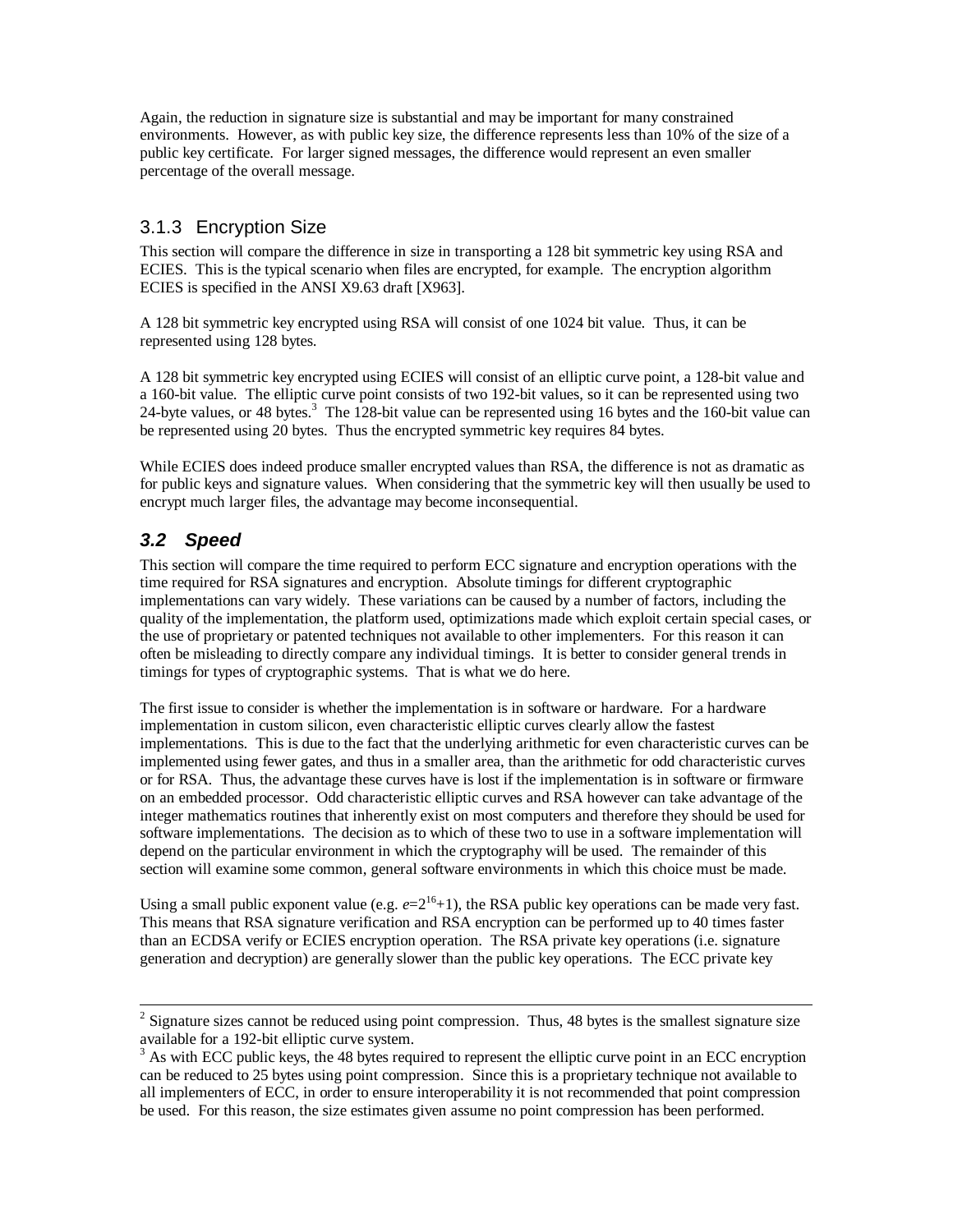operations are generally faster than the public key operations. The situation can be summarized in the following table.

|                                         | RSA              | ECC              |
|-----------------------------------------|------------------|------------------|
| <b>Private Key Operations</b>           | LESS FAST        | <b>FAST</b>      |
| (Signature Generation and Decryption)   |                  |                  |
| <b>Public Key Operations</b>            | <b>VERY FAST</b> | <b>LESS FAST</b> |
| (Signature Verification and Encryption) |                  |                  |

Let's now consider four common situations. First, let's consider the question of which algorithm would be best for CA signing keys. CA signing keys are used to sign certificates and CRLs. Each certificate and CRL only gets signed once, but is verified many times. In particular, every time that an end user's signature is verified or something is encrypted at least one certificate and CRL must be verified. Thus, it makes sense for CAs to try and minimize the amount of time end users spend on signature verification. In this situation, RSA appears to be a better choice for CA public keys.

Now let's consider end user signing keys. Each signature, regardless of the number of people to whom it will be sent or the number of times that it will be verified, will only be created once. In the general case however, it may potentially be verified many times, by many different people. Thus, it makes sense in this situation, again, to try and minimize the time that signature verification takes. Since signature generation will only be performed once, we are not as concerned about the amount of time that operation takes. Thus, again, RSA appears to be a more optimal choice for end user signature keys.

Let's now look at what happens with end user encryption keys. When encrypting a document, the actual document will get encrypted with a symmetric algorithm (e.g. DES, CAST, IDEA) and then the symmetric key will be individually encrypted using the public-key algorithm for each recipient. Thus, the person encrypting the document must perform a separate public-key encryption for each recipient and therefore may need to perform many public-key encrytions each time a document is encrypted. Each recipient, however, will only need to perform one decryption operation each time access to the document is required. Thus, in this situation it makes sense to try and minimize the amount of time the person encrypting the document must spend and, therefore, minimize the amount of time spent on encryption. Again, using RSA seems to make the most sense in this situation.

Finally, let's consider a general email application where a user wishes to digitally sign and encrypt an email for one recipient. Digitally signing the email requires one private key operation. Encrypting the email requires one public key operation to encrypt the symmetric key which will be used to encrypt the contents of the email. However, before using the recipient's encryption public key, the sender must first validate the recipient's public key certificate. Validating the certificate will involve verifying the signature on at least one certificate and also verifying the signature on at least one CRL. Thus, at least three public key operations must be performed before the email can get sent. In this situation, the difference between the time required for an RSA-based system and an ECC-based system is very small. Either choice will result in a very fast implementation.

## **4 Entrust Support for ECC**

This section will describe Entrust's present and future support for ECC. In the 5.0 release of the Entrust product line, support for ECDSA was introduced. Initially only end user ECDSA keys are supported, but support for CA ECDSA keys is expected in a future release. Thus, Entrust now supports all three major digital signature algorithms, RSA, DSA and ECDSA. At the present time Entrust does not support either ECIES encryption or ECDH. These algorithms will be supported when market demand warrants.

Entrust's elliptic curve implementation is completely general. Any odd or even characteristic elliptic curve (that is not a member of one of the weak classes described in Section 2) is supported. However, in order to make things easier for the user and to promote interoperability, Entrust has chosen certain default curves that will be used if no other curve is specified. Since the environment is software based, Entrust has chosen odd characteristic elliptic curves to be the default type of curve.